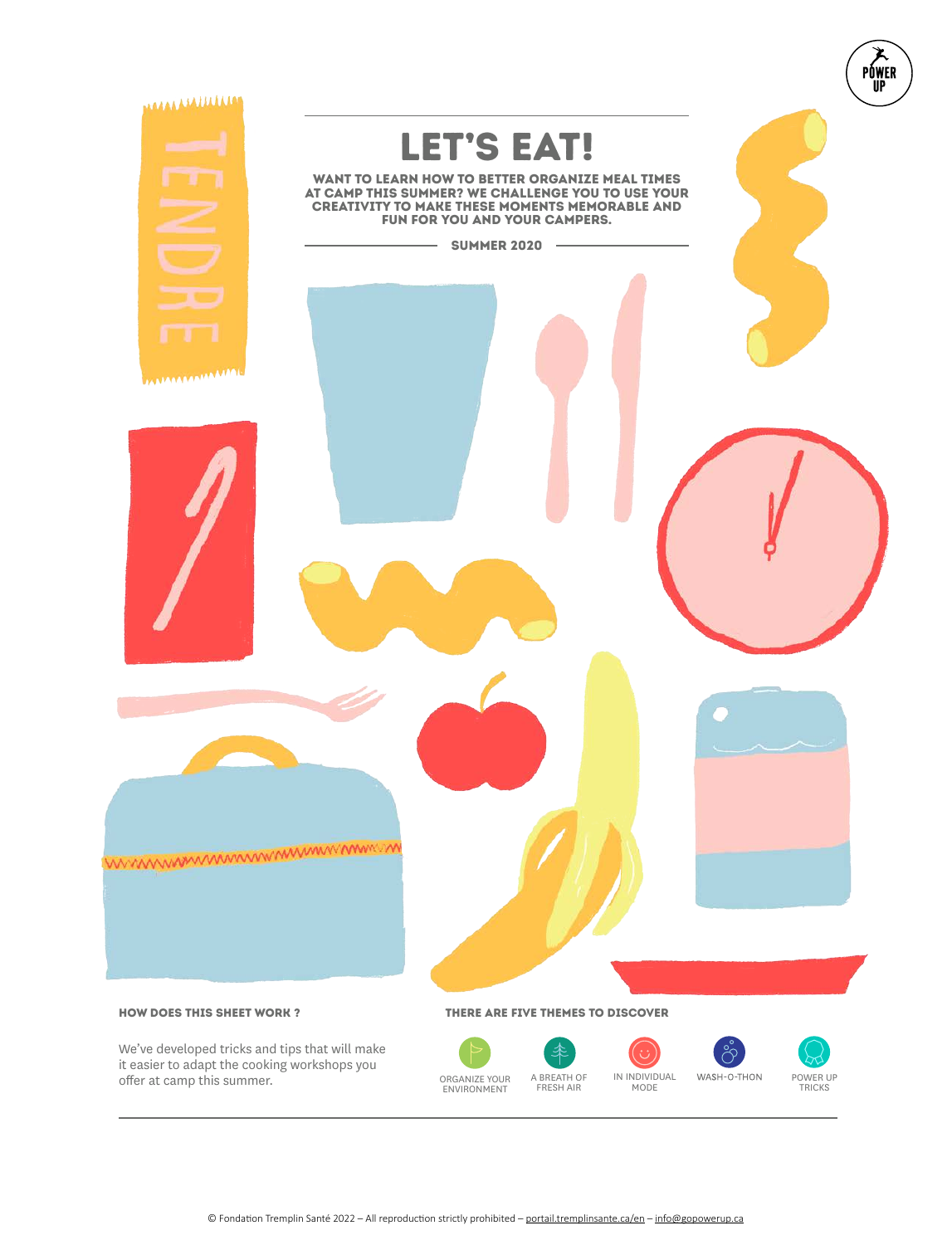LET'S EAT!



## Organize your environment

**Make sure that visual markers are clear so that campers know where to place themselves.**

## **Plan the space where meals and snacks are shared with your campers.**

If you plan to use tables, make sure each camper has his or her own place and keeps a good distance from the other campers.

Use colourful means to ensure that campers stay in their respective spaces, such as coloured placemats or coloured adhesive tape. Given that each camper will have his or her own designated space for all meals, invite the campers to personalize their respective spaces.

Meal time is all about gathering together. Have the campers sit in a circle to facilitate visual contact and conversation. It's much more dynamic!

Decorate the space with your campers. Adorn a tree with garlands, plant coloured flags in the ground. This will foster a sense of belonging while also serving to mark off your space.



## **Waste management: Provide contact-free garbage cans / compost bins.**

Create a fun one-way path to the garbage cans. This will prevent the campers from crossing paths while being much more dynamic. Consider marking the ground with coloured tape or using arrows to indicate the direction to follow.

## A breath of fresh air

## **Prioritize outdoor meal times, whenever possible.**

## **If you have access to a lawn, use it as a picnic space with your campers.**

Make it original and comfortable, using yoga mats, beach towels or tablecloths, while ensuring that physical distancing guidelines are respected. If you share materials (ex. yoga mat), don't forget to disinfect them before and after each use.



≀ŃWFR

**Choose a place free of distractions to make it easier for campers to limit meal times to the recommended 20 minutes.**

Please see the poster entitled **Meals at camp: GOOD EATS** to review the key messages regarding meal times.

## **Seek out a shady corner, not only for meal times, but also for storing your campers' lunch boxes during the day.**

And remember, lunch boxes should not be piled one on top of the other, but should be kept a safe distance apart.

Psssst! Use this opportunity to emphasize the importance of keeping an ice pack in the lunch box. Don't have an ice pack? Suggest that your campers freeze a reusable water bottle: they'll have cold water all day and a fresh lunch to go along with it.



## NO ICE PACK?

Suggest that your campers freeze a reusable water bottle: they'll have cold water all day and a fresh lunch to go along with it.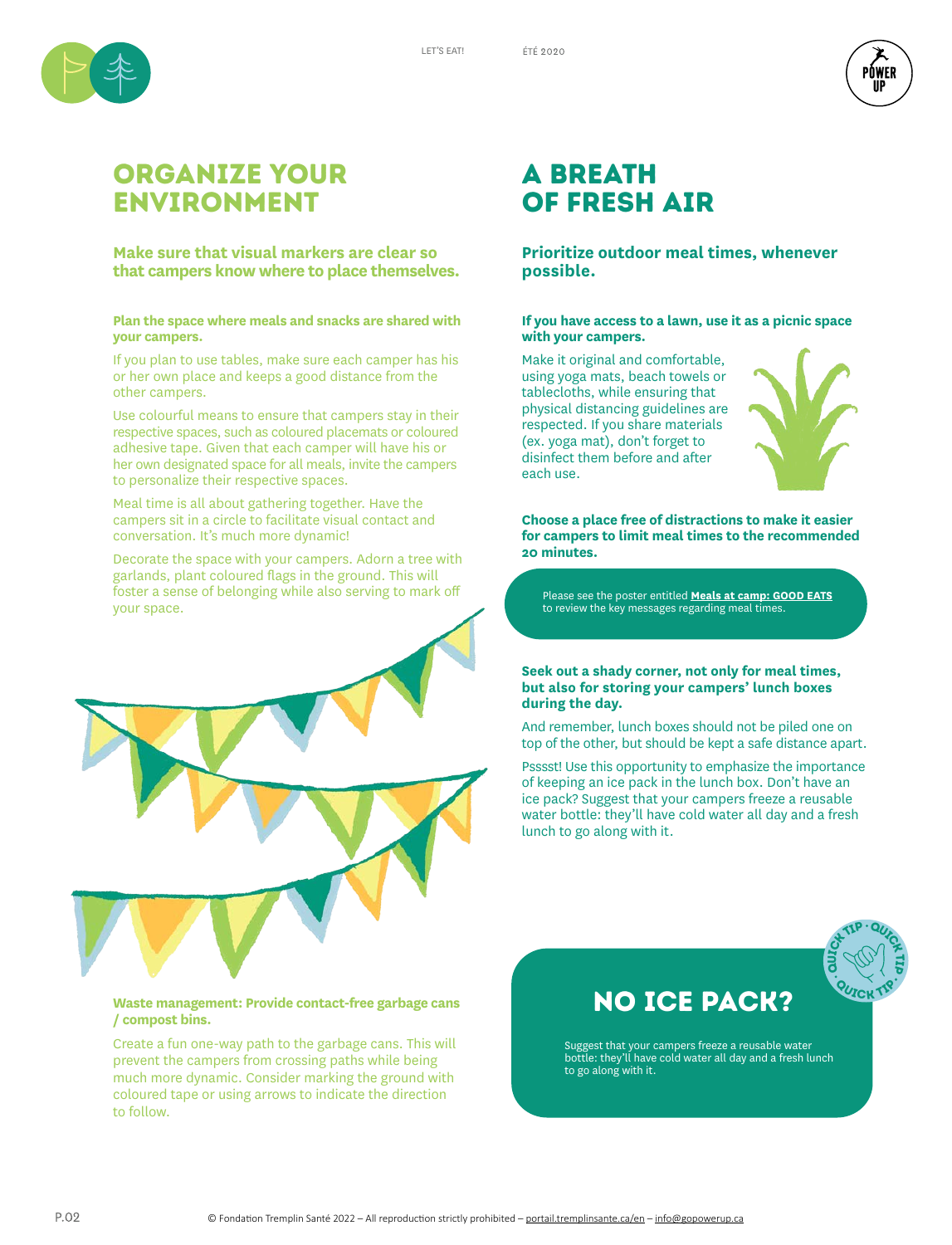







# IN individual mode

**Avoid physical contact without forgetting to foster a congenial atmosphere at meal times.** 

**Campers should not share food items at camp this summer.** 

Share jokes, laughter and stories instead!

# wash-o-THON

## **Make hand - and equipment - washing fun and instructive.**

## **Ask campers to wash their hands before and after each meal/snack.**

Psssst! Did you know that hand sanitizers are not designed for hand-washing? Instead, opt in favour of warm water and soap.

## **Consider a rotating meal schedule with other groups.**

This will help avoid a situation where the campers have to wait in line to wash their hands.

## **Make sure that the campers know where the hand-washing stations are.**

Consider creating posters to remind campers where to go.

For inspiration and to make the posters with your campers, see the **Hand-washing is awesome** activity.

## **Wash surfaces before and after each meal.**

Ask your coordinator to confirm what cleaning supplies are available. Bucket of water + detergent + clean cloth? Disinfectant wipes? Spray bottle and paper towels?